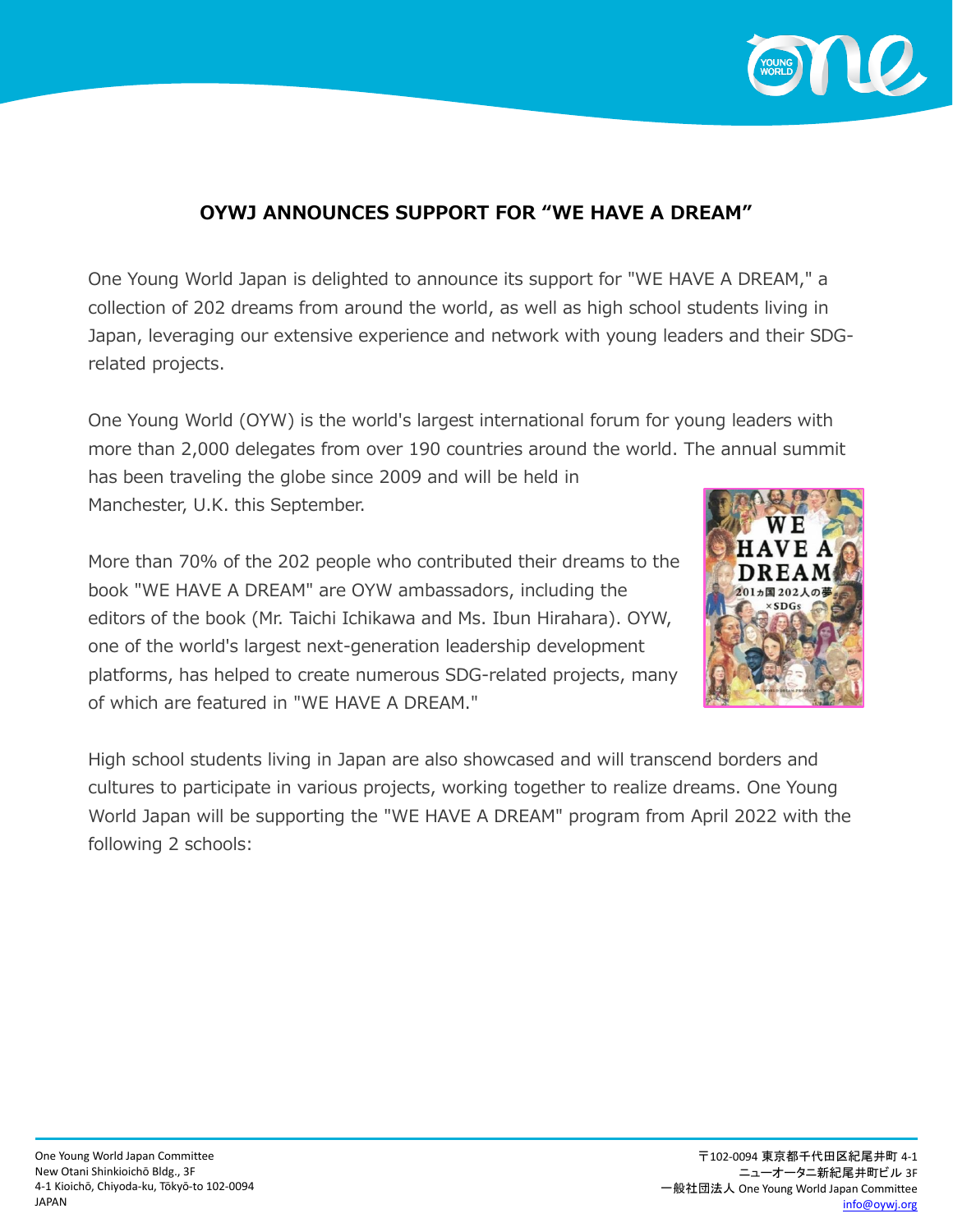

#### **FUKUOKA FUTABA HIGH SCHOOL**

Fukuoka Futaba High School's philosophy is to nurture "people who are grateful for their blessings and to act as a responsible member of our global society." To develop these global citizens, Fukuoka Futaba sets "high academic standards," "high aspiration," "high communication skills," and "rich character" as its foundation. The school has also been focusing on English education for many years in order to cultivate international perspectives and encourage students to pursue their dreams. As a partner school of the World Wide Learning (WWL) Consortium, the school is promoting comprehensive global education in order to nurture future leaders for Japan and the world.

In the "WE HAVE A DREAM" program, students will connect with Caritta Seppä, the founder of a Finnish startup that develops and markets the solar backpack "Tespack." They will learn about the vision that Tespack aims to materialize and the story behind the product development, and then propose PR and marketing ideas for Tespack in Japan.

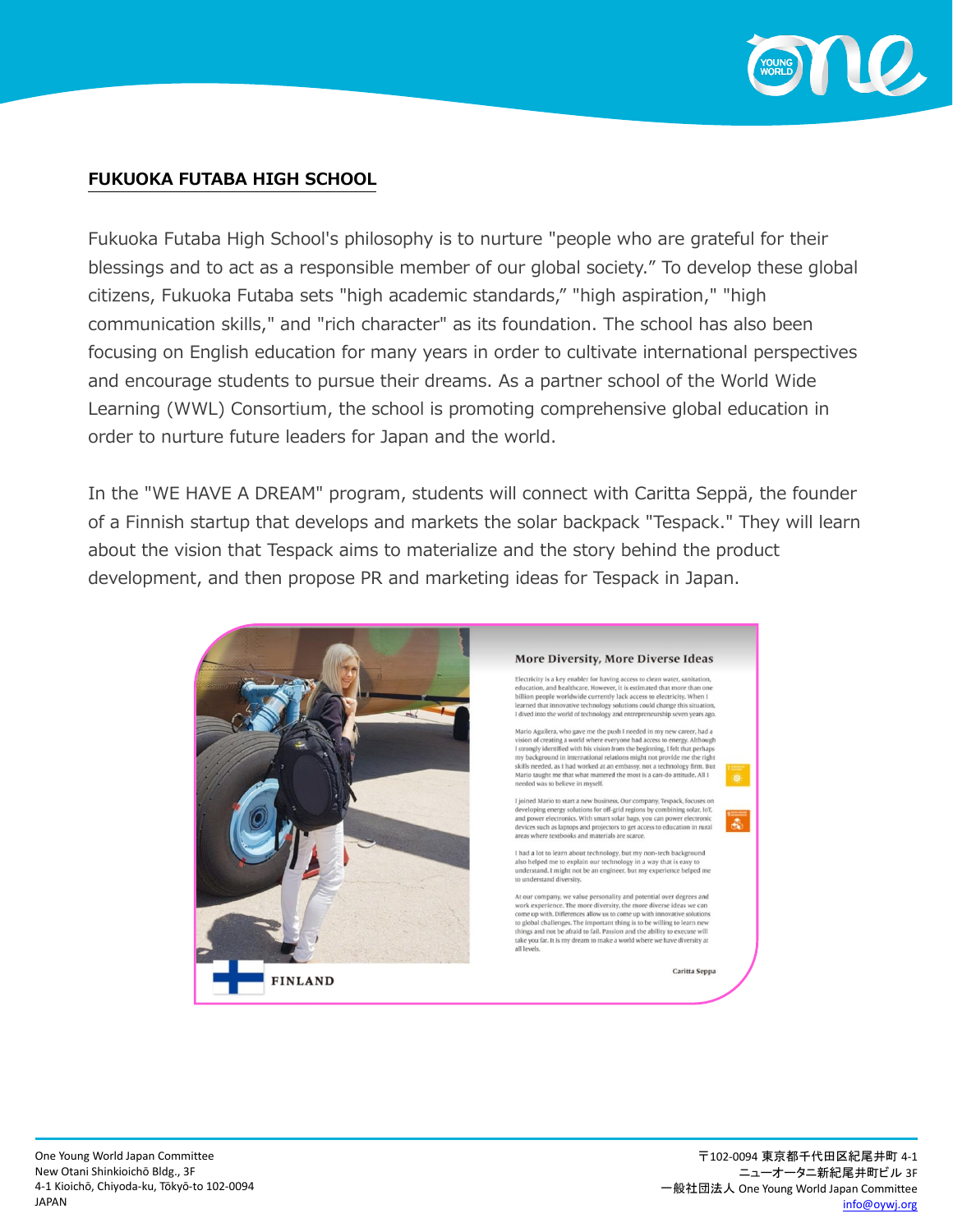

#### **AOBA JAPAN INTERNATIONAL SCHOOL**

A sense of community is what shapes the Aoba experience. The school is dedicated to developing global-minded, compassionate, collaborative students inspired to learn, take risks, and lead change in the world. They believe that students should reach their full potential as international citizens who are dedicated to learning and who are inspired to succeed in an ever-changing environment.

In the "WE HAVE A DREAM" program, students will connect with three social entrepreneurs / activists from Papua New Guinea, Tonga, and Palau to learn about the challenges facing their respective societies and the solutions they propose. They will also work together to develop measures to expand those social entrepreneurs' activities in their regions and have a greater impact on society, leading to concrete actions.



#### **The DREAM Team**

#### ⚫ **Producer:**

### **Yuka Imanishi / Director, OYW Japan**

Yuka Imanishi is a graduate of the English Department of Sophia University. Currently enrolled in a master's program at Tsukuba University. After working as an overseas liaison and director at a record company, she worked in marketing/communications at several international corporations. In 2016, she founded CURIO Japan Inc. which specializes in global talent development and recruiting services, and serves as its president.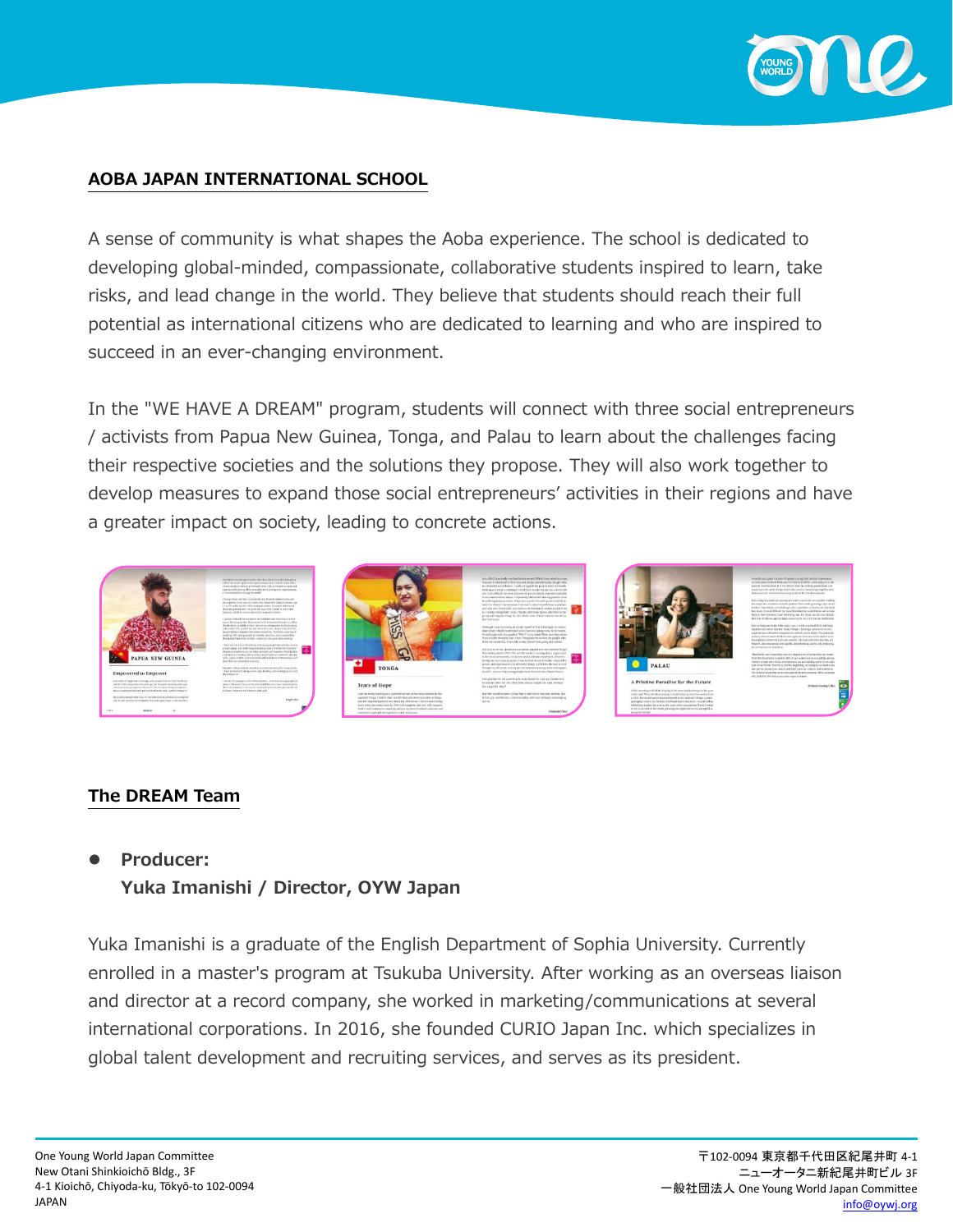

# ⚫ **Director: Masayuki Sorata / Director, OYW Japan**

Born in Handa City, Aichi Prefecture and a graduate of Hosei University. He became interested in history after watching the historical drama "Nobunaga" at the age of six. He majored in Roman history and traveled around the world as a backpacker in search of world heritage sites. He worked in sales at Keyence, and in human resource development at Recruit Co. Later, he took over a real estate company founded by his grandfather and launched the education-related business "Learning in Context", which designs learning environments and develops educational facilities and organizations. He also operates a private after-school program called "Common" that connects children and the local community.

# ⚫ **Program Lead: Taichi Ichikawa / OYW Ambassador Editor of the book "WE HAVE A DREAM"**

He attended his first OYW Summit when he was in college. After graduating from Aoyama Gakuin University, he joined Amuse Co. where he oversaw an inbound team in the department directly under the chairman in charge of new business. After working in business planning at a start-up company, he established World Road Inc. His vision in life is to make the world one school. In 2021, he published the book "WE HAVE A DREAM", a collection of dreams from around the world related to SDGs.

### **About One Young World:**

One Young World is a UK based not-for-profit which identifies, promotes, and connects the world's most impactful young leaders to create a better world, with more responsible, more effective leadership. Its annual Summit brings together more than 2,000 of the most talented young leaders from over 190 countries to tackle the globe's most pressing issues, from climate change to conflict resolution.

One Young World is actively supported by a distinguished line-up of Counsellors including the late Kofi Annan, President Mary Robinson, President Juan Manuel Santos, Sir Bob Geldof,